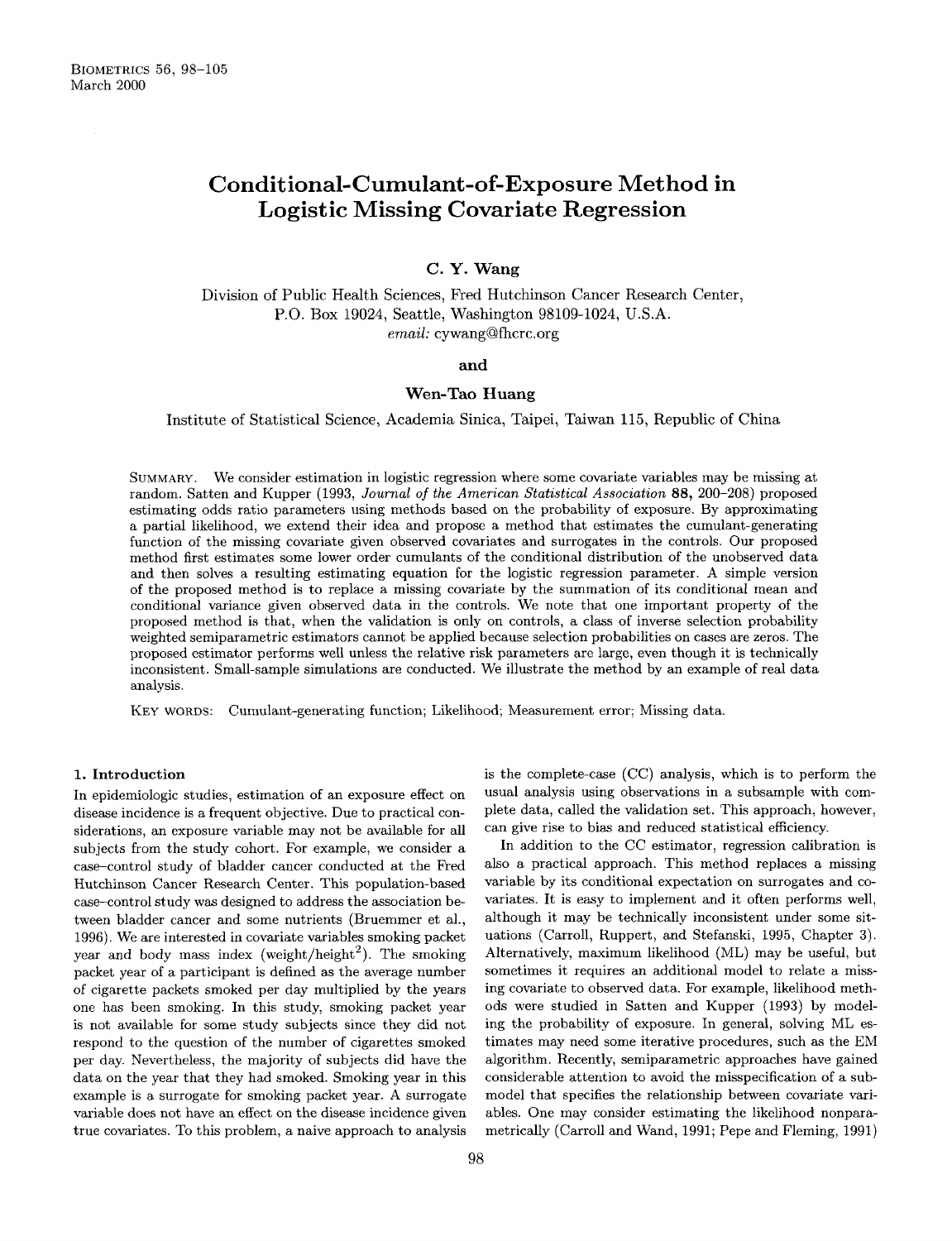or a class of inverse selection probability weighted estimators (Robins, Rotnitzky, and Zhao, 1994).

The goal of this paper is to extend the idea of Satten and Kupper (1993) to approximate a partial likelihood. We consider the case that a covariate variable may be missing at random (MAR). Under this assumption, the missingness mechanism does not depend on the missing value given observed data. We note that approximating a partial likelihood in this problem was previously discussed in a similar setting by Vach and Schumacher (1993). Our proposal is to use some lower order conditional cumulants (e.g., conditional mean and conditional variance) to estimate the cumulant-generating function of true covariates given observed covariates in the controls. It is important to note that the proposed estimator is an approximate approach and hence is not consistent in general. However, it performs quite well under a variety of circumstances. The proposed estimator also works in a situation where the validation set is only available for controls.

In Section **2,** we introduce the model and a likelihood-based estimator from Satten and Kupper (1993). We note that a conditional cumulant-generating function is involved in the ML estimation procedure. The proposed method is described in Section 3. The idea of our method is to estimate the conditional cumulants of the unobserved covariate given observed data in the controls. The asymptotic distribution theory is given. Section 4 summarizes results from a simulation study. In Section *5,* we illustrate the proposed method on the bladder cancer case-control study described above.

#### **2. Estimation Using Conditional Distribution of Exposure**

Let Y denote the disease incidence variable, *X* be a covariate variable that is missing in some of the total of *n* subjects, and *Z* be covariates always observable. Let *W* be surrogate for *X,*  which is relevant to  $X$  but is independent of  $Y$  given  $(Z, X)$ . Consider the logistic regression model

$$
pr(Y = 1 | Z, X) = H(\beta_0 + \beta_1^t Z + \beta_2^t X), \quad (1)
$$

where  $H(u) = \{1 + \exp(-u)\}^{-1}$ . Define  $\delta_i = 1$  if  $X_i$  is available and equal zero otherwise. Because we assume that  $X$ is MAR,  $X$  and  $\delta$  are conditionally independent given other available data. Our goal is to estimate regression parameters  $\beta \equiv (\beta_0, \beta_1^t, \beta_2^t)^t$ . The CC estimator is based on data  $\{(Y_i, Z_i, X_i) : \delta_i = 1, i = 1, \ldots, n\}$ , ignoring cases with one or more missing variables. The CC analysis of  $\beta$  is not valid if the selection probabilities depend on *Y.* 

Satten and Kupper (1993) proposed estimation using information on the probability of exposure. Let  $X \mid (Z, W, Y = 0)$ be modeled up to an unknown parameter  $\alpha$ . Satten and Kupper showed that

$$
pr(Y = 1 | Z, W) = H \{ \beta_0 + \beta_1^t Z + R(Z, W, \beta_2) \}, \quad (2)
$$

also showed that  $f_{X|(Z,W,Y=1)}(x) = f_{X|(Z,W,Y=0)}(x)$ where  $R(Z, W, \beta) = \ln [E\{ \exp(\beta_2^t X) | Z, W, Y = 0 \}].$  They  $\times$ exp $\{\beta_2^t x - R(z, w, \beta_2)\}\$ . Wang, Wang, and Carroll (1997) noted that modeling the conditional distribution of exposure in the controls  $(Y = 0)$  as a member of the exponential family of distributions implies that *X* given  $(Z, W)$  is a mixture of two distributions from the same family. In particular, if *X*  given  $(Z, W)$  is normal with variance  $\sigma^2$  among the controls with intercept  $\alpha_0$ , then it is normal among the cases but with the intercept  $\alpha_0 + \sigma^2 \beta_2$ .

Let  $P(Y \mid Z, W)$  denote the likelihood of *Y* given  $(Z, W)$ and  $P(Y, \delta X)$  denote  $P(Y | Z, W)$  if  $\delta = 0$  and  $P(Y, X | Z, W)$ if  $\delta = 1$ . Note that  $P[X \mid Z, W, Y] = P[X \mid Z, W, Y, \delta = 1]$ because *X* is MAR. Therefore,  $P[Y, \delta X | Z, W] = P(Y |$  $Z, W$ } $\{P(X \mid Z, W, Y, \delta = 1)\}^{\delta}$ . The ML estimator may be obtained by the method of scoring since  $R(Z, W, \beta)$  has an explicit form as long as  $X$  given  $(Z, W, Y)$  follows the exponential family. The ML estimator under this setup is tractable and does not require complicated calculations.

### **3. Conditional-Cumulant-of-Exposure Method**

Our proposal in this paper is to relax modeling the conditional distribution of *X* given  $(Z, W, Y = 0)$ . As mentioned in the previous section, if  $X \mid (Z, W, Y = 0)$  is normal, then  $X \mid (Z, W)$  is a mixture of normals. On the other hand, if  $X \mid (Z, W)$  is normal, then the model assumption of X |  $(Z, W, Y = 0)$  does not have a simple form. In this case, assuming normality of  $(X | Z, W, Y = 0)$  may lead to bias estimation of  $\beta$ . Therefore, in the development of our method, instead of fully modeling the distribution of  $X \mid (Z, W, Y = 0)$ , we need only a regression model of  $X \mid (Z, W, Y = 0)$ . We assume that  $E(X \mid Z, W, Y = 0)$  is parametrized by  $\alpha$ .

## **3.1** *The Proposed Estimator*

Our estimation is to approximate the partial likelihood  ${P(Y \mid X, Z)}^{\delta} {P(Y \mid Z, W)}^{1-\delta}$ , discussed in Vach and Schumacher (1993). They observed that, if the missingness does not depend on  $Y$ , then it is the same as  $\{P(Y \mid$  $(X, Z, \delta = 1)$ <sup> $\delta$ </sup>{ $P(Y | Z, W, \delta = 0)$ }<sup>1- $\delta$ </sup>. Furthermore, when the missingness depends on  $(Y, Z, W)$ , it is proportional to the likelihood  $\{P(Y, X | Z, W)\}^{\delta} \{P(Y | Z, W)\}^{1-\delta}$  if  $P(X | Z, W)$  $Z, W$  does not depend on  $\beta$ . This is closely related to Carroll and Wand (1991) and Pepe and Fleming (1991).

By (2), approximating the induced model  $P(Y \mid Z, W)$ involves estimating  $R(Z, W, \beta_2)$ . Because the development of the new method involves the cumulant-generating function of  $X \mid (Z, W, Y = 0)$ , we consider scalar X for simplicity. The extension to vector *X* needs only more complicated notation. Let  $E(X | Z, W, Y = 0) \equiv \mu(Z, W)$  and, for  $\mu_j(Z, W)$ . Let  $\kappa_1 \equiv \mu(Z, W), \kappa_2(Z, W) = \sigma^2(Z, W), \ldots$  be cumulants of *X* |  $(Z, W, Y = 0)$ . We note that  $R(Z, W, \beta_2) =$  $\beta_2\mu(Z, W) + \sum_{j=2}^{\infty} {\beta_2^j / j!} \kappa_j(Z, W)$  (Kendall and Stuart, 1977, Chapter 3). Assume that there is a positive  $k$  such  $\text{Let} \ \ X_i^* \ = \ X_i^{\delta_i} \{ \mu(Z_i,W_i) \, + \, \Sigma_{j=2}^k \, \beta_2^{j-1} \kappa_j(Z,W)/(j!) \}^{1-\delta_i}$ Thus, the induced model  $pr(Y = 1 | Z, W) = H[\beta_0 +$  $\beta_1^t Z + \beta_2 \{\mu(Z, W) + \sum_{j=2}^k \beta_2^{j-1} \kappa_j(Z, W)/(j!) \}].$  As discussed above, the argument of approximating the partial likelihood suggests the replacement of an unobserved  $X_i$  by  $\mu(Z_i, W_i)$  +  $\sum_{i=2}^{k} \beta_2^{j-1} \kappa_i(Z, W)/(j!)$  in the nonvalidation set. Let  $\hat{X}_i^*$ be  $X_i^*$  but with estimated  $\mu(Z, W)$  and  $\kappa_i(Z, W)$ . The resulting estimator  $\hat{\beta}$ , called the conditional-cumulant-ofexposure (CCOE) estimator, solves  $j = 2, \ldots, \infty$ , let  $E[{X - \mu(Z,W)}^j] - Z, W, Y = 0] \equiv$ that  $R(Z, W, \beta_2) = \beta_2 \mu(Z, W) + \sum_{j=2}^k (\beta_2^j) \kappa_j(Z, W)/(j!).$ 

$$
\sum_{i=1}^{n} (1, Z_i^t, \hat{X}_i^*)^t \left\{ Y_i - H \left( \beta_0 + \beta_1^t Z_i + \beta_2 \hat{X}_i^* \right) \right\} = 0. \tag{3}
$$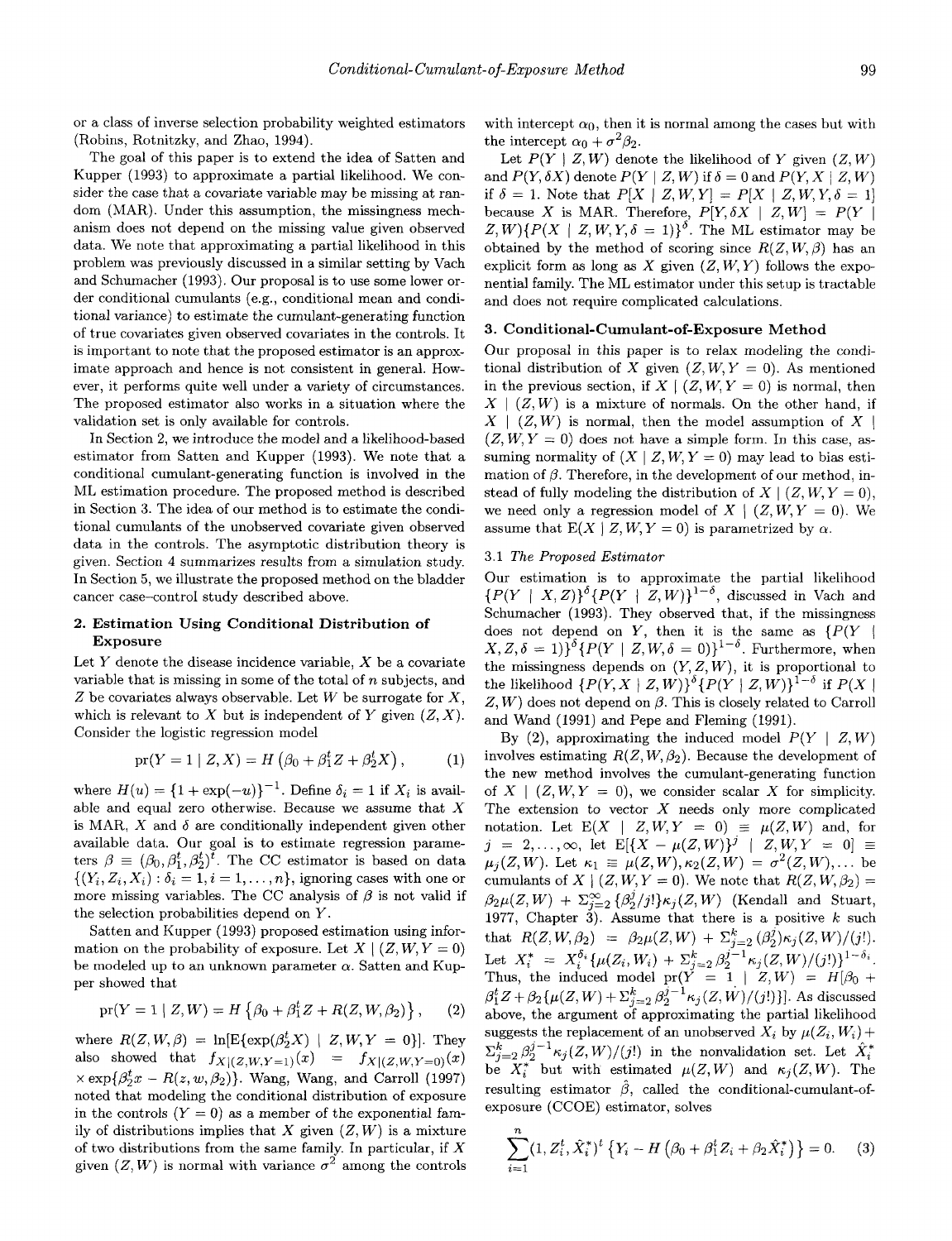To implement the proposed estimator, we may solve estimating equation (3) by the Newton-Raphson algorithm and the starting value for  $\beta$  may be the CC estimator. Alternatively, one may apply a usual logistic regression using covariate variable  $X_i$  (if  $\delta_i = 1$ ) or the replacement  $\hat{X}_i^*$  (if  $\delta_i = 0$ ). However, in practice, a large *k* value will significantly increase the dimension of the nuisance parameters modeling  $\kappa_i(Z, W)$ ,  $i = 1, \ldots, k$ . Therefore, we suggest a practical approximation that assumes  $k = 2$ . Let  $\alpha$  be the parameter for  $\mu(Z, W)$  and  $\gamma$  be the parameter for  $\sigma^2(Z, W)$ . To estimate  $\alpha$ , we consider the idea of an estimating equation and assume  $\hat{\alpha}$  solves

$$
\sum_{i=1}^{n} \delta_i I[Y_i = 0] \mu_\alpha(Z_i, W_i, \alpha) \{ X_i - \mu(Z_i, W_i, \alpha) \} = 0, \quad (4)
$$

where  $\mu_{\alpha}(Z_i, W_i, \alpha) = (\partial/\partial \alpha)\mu(Z_i, W_i, \alpha)$  and  $I[\cdot]$  is an indicator function. Similarly, to estimate  $\gamma$  in  $\sigma^2(Z, W, \gamma) =$  $\sigma^2(Z, W)$ , we may solve

$$
\sum_{i=1}^{n} \delta_i I[Y_i = 0] \sigma_\gamma^2(Z_i, W_i, \gamma)
$$
  
 
$$
\times \left[ \{ X_i - \mu(Z_i, W_i, \alpha) \}^2 - \sigma^2(Z_i, W_i, \gamma) \right] = 0, \quad (5)
$$

where  $\sigma_{\gamma}^2(Z_i, W_i, \gamma) = (\partial/\partial \gamma)\sigma^2(Z_i, W_i, \gamma)$ . In this case, a missing  $X_i$  is replaced by  $\hat{X}_i^* = \mu(Z_i, W_i, \hat{\alpha}) + (1/2)$  $x\beta_2\sigma^2(Z_i, W_i, \hat{\gamma})$ . Modeling  $\mu(Z_i, W_i, \alpha)$  and  $\sigma^2(Z_i, W_i, \gamma)$ may be examined from controls in the validation set. We will further illustrate this in the simulation study.

## 3.2 *Distribution Theory*

In this section, we assume that  $\kappa_i(Z,W) = 0$  for  $j > 2$ . Using the notation above, write (3) as  $U_n(\beta, \hat{\alpha}, \hat{\gamma}) = 0$  and let  $\beta_*$  be the root of  $E\{U_n(\beta,\alpha,\gamma)\}=0$ . Then the solution to (3) converges to  $\beta_*$ . The convergence can be proved by using a standard technique of M-estimators. As mentioned in the Introduction, the estimand  $\beta_*$  is only an approximate value for  $\beta$ , but in general, it may be different from  $\beta$ . The asymptotic distribution theory for the proposed estimator  $\hat{\beta}$ is summarized in the following result.

PROPOSITION 1: Let  $pr(Y = 1 | Z, X) = H(\beta_0 +$  $\beta_1^t Z + \beta_2 X$  and assume that  $X_i$  is observed under the selection probability  $pr(\delta_i = 1 \mid Z_i, W_i, Y_i)$ . Assume that  $E(X \mid Z, W, Y = 0) = \mu(Z, W, \alpha)$  for some unknown  $\alpha$  and  $var(X \mid Z, W, Y = 0) = \sigma^2(Z, W, \gamma)$  for some unknown  $\gamma$ ,  $such \; that \; log \; E\{exp(\beta_2 X) \mid Z, W, Y = 0\} = \beta_2 \mu(Z, W, \alpha) + \frac{1}{2}$  $(\beta_2^2/2)\sigma^2(Z,W,\gamma)$ . *If*  $\hat{\beta}$  solves (3), then  $n^{1/2}(\hat{\beta} - \beta_*)$  is *asymptotically normally distributed with mean zero and*  asymptotic variance qiven in expression (6) of the Appendix.

A sketch of the proof of Proposition 1 is given in the Appendix. We observe that the moment conditions in Proposition 1 take into consideration the heteroscedastic error of *X* given  $(Z, W, Y = 0)$  but ignores higher order moments. The approximation error due to ignoring higher order moments may result but may be limited compared to  $\beta$ .

### **4. Simulation** Study

In this section, we demonstrate the numerical performance of the estimator that we have developed in this paper. Covariate variables *X, Z,* and *W* are scalars. We compared the following

estimators:

- (i) CC estimator.
- (ii) Inverse selection probability weighted estimator. We estimate  $\pi_i$  by parametrically modeling the logistic regression of  $\delta_i$  given  $(Y_i, Z_i, W_i)$ .
- (iii) ML estimator assuming  $X | (Z, W, Y = 0)$  is normal with mean  $\alpha_0 + \alpha_1 Z + \alpha_2 W$  and a constant variance  $\sigma^2$  (described in Section 2).
- Approximate CCOE estimator assuming *k* = 2. It solves (3) by using the first two conditional cumulants and by assuming that  $X \mid (Z, W, Y = 0)$  has mean  $\mu(Z, W) = \alpha_0 + \alpha_1 Z + \alpha_2 W$  and a nonconstant variance function  $\sigma^2(Z,W) = \gamma_0 + \gamma_1 Z + \gamma_2 W + \gamma_3 Z^2 +$  $\gamma_4W^2 + \gamma_5ZW$ .

In Table 1, we consider the case that  $X \mid (Z, W, Y = 0)$ is normal. We first generated both  $Z$  and  $W$  from  $N(0,1)$ such that  $corr(Z, W) = 0.25$ , with size  $n = 200, 500$ , respectively. We next generated binary outcome *Y's* from (2), with  $R(Z, W, \beta) = \beta_2 \mu(Z, W) + (1/2)\beta_2^2 \sigma^2$ , where  $\mu(Z, W) =$  $\alpha_0 + \alpha_1 Z + \alpha_2 W$ . We then generated *X* such that *X* |  $Z, W, Y = 0$  is normally distributed with mean  $\mu(Z, W)$ and variance  $\sigma^2$ . Parameters are  $\beta = (0, \ln(2), \ln(2))^t$ ,  $\alpha =$  $(0, 1, -1)^t$ , and  $\sigma = 0.5$ . There were 1000 simulations in each experiment. The validation data indicator  $\delta_i$  in Table 1 was generated by the selection probability such that  $pr(\delta_i = 1)$  $Y_i, Z_i, W_i) = \{1 + \exp(-1 + Y_i + Z_i + W_i)\}^{-1}$ . On average, about 58% of the observations are validation data in which X was observed. The bias means the average of  $\hat{\beta} - \beta$ , where  $\beta$  is an estimator of  $\beta$ . SD denotes the square root of the sample variance of the 1000 estimates. Mean(SE) denotes the average of the 1000 standard error estimates. We also include 95% coverage probabilities of the true parameters for the estimates.

We note from Table 1 that the CC analysis that uses only the validation data has large bias since the selection probabilities depend on  $(Y, Z, W)$ . This bias problem can be seen more clearly for the case with  $n = 500$ . Note that both the ML estimator and CCOE estimator perform well in terms of bias and efficiency. The weighted estimator appears to have a small sample performance problem, although it is theoretically consistent. The coverage probabilities of the 95% confidence interval seem too low, especially for  $n = 200$ . This problem diminished **as** we increased the sample size, and it can hardly be seen when  $n = 2000$ .

In Table 2, data were generated similar to those of Table 1, but *X* given  $(Z, W, Y = 0)$  is normal with a nonconstant variance function that  $\sigma^2(Z, W) = {\sigma_*} \mu(Z, W)^2$ , where  $\sigma_* = 0.75$ . The validation set consists of a random sample of  $80\%$  of controls only, leading to  $60\%$  of missing X. In this case, the CC and weighted estimators are not applicable. Similar to a result in Section 2, we note that *X* given  $(Z, W, Y = 1)$ is normal with mean  $\mu(Z, W, \alpha) + \beta_2 \sigma^2(Z, W)$  and the same variance  $\sigma^2(Z, W)$ . Parameters are  $\beta = (0, \ln(3), \ln(3))^t$  and  $\alpha = (0, 1, -1)^t$ . The ML estimator based on a constant variance assumption has a moderate model violation, and this led to the estimation bias in  $\beta_0$  and  $\beta_2$ . In this situation, the CCOE estimator is still satisfactory.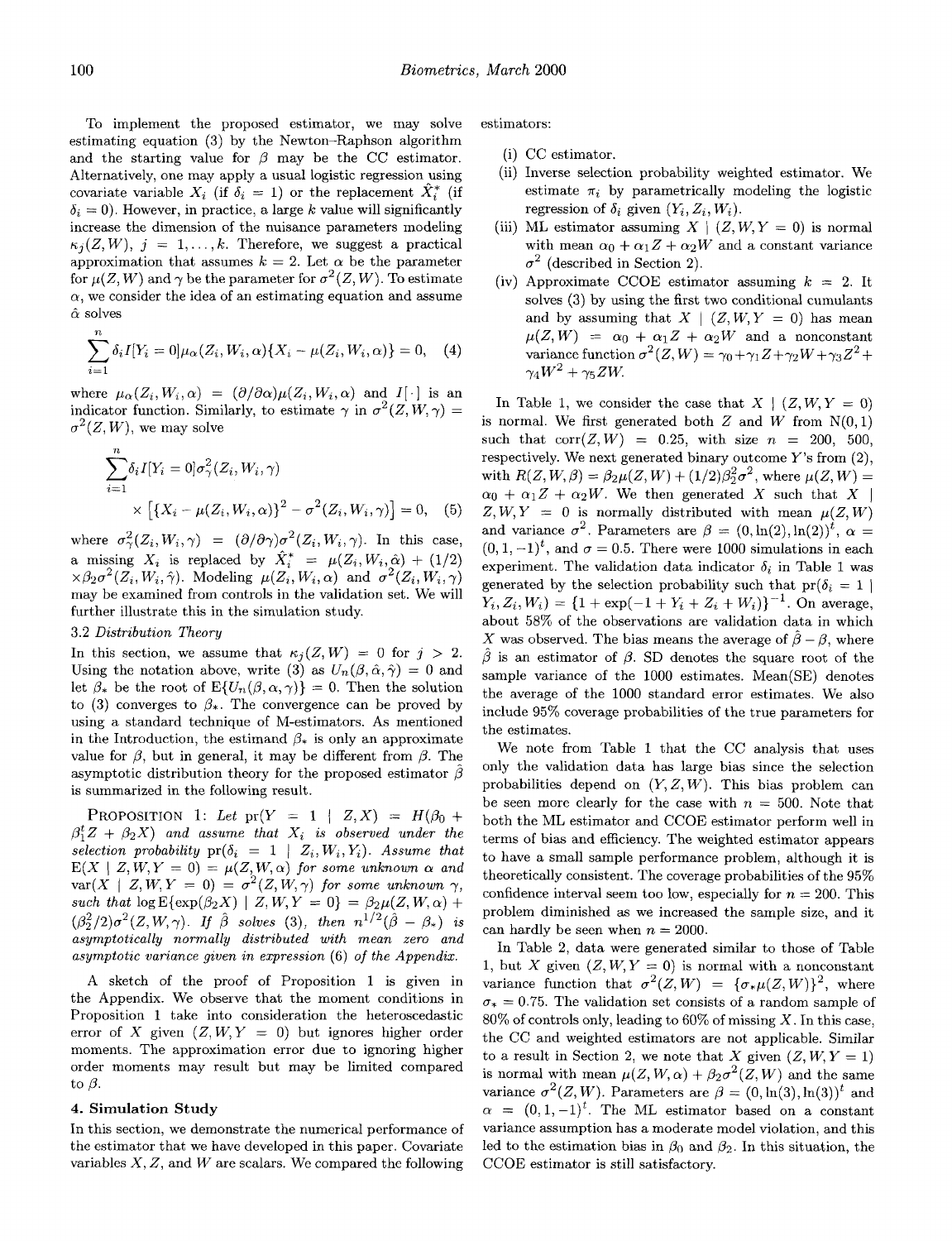|           |                          |          |          |          |             |           | $\sqrt{1}$ |          |             |
|-----------|--------------------------|----------|----------|----------|-------------|-----------|------------|----------|-------------|
|           |                          |          |          | $n=200$  |             | $n = 500$ |            |          |             |
|           |                          | CC       | Weighted | ML       | <b>CCOE</b> | CC        | Weighted   | ML       | <b>CCOE</b> |
| $\beta_0$ | <b>Bias</b>              | $-0.411$ | $-0.022$ | $-0.004$ | 0.000       | 0.401     | $-0.014$   | $-0.003$ | 0.002       |
|           | SD                       | 0.276    | 0.255    | 0.181    | 0.184       | 0.164     | 0.151      | 0.113    | 0.116       |
|           | Mean(SE)<br>95% coverage | 0.265    | 0.215    | 0.178    | 0.183       | 0.164     | 0.139      | 0.111    | 0.114       |
|           | probability              | 0.667    | 0.903    | 0.954    | 0.956       | 0.307     | 0.929      | 0.943    | 0.937       |
| $\beta_1$ | Bias                     | $-0.259$ | 0.014    | 0.018    | 0.019       | $-0.275$  | $-0.003$   | 0.015    | 0.017       |
|           | SD                       | 0.369    | 0.480    | 0.258    | 0.258       | 0.222     | 0.306      | 0.164    | 0.166       |
|           | Mean(SE)<br>95% coverage | 0.373    | 0.385    | 0.257    | 0.263       | 0.230     | 0.264      | 0.160    | 0.164       |
|           | probability              | 0.887    | 0.891    | 0.953    | 0.954       | 0.779     | 0.911      | 0.937    | 0.941       |
| $\beta_2$ | <b>Bias</b>              | 0.158    | 0.066    | 0.021    | 0.021       | 0.143     | 0.035      | 0.012    | 0.011       |
|           | SD                       | 0.242    | 0.298    | 0.178    | 0.181       | 0.152     | 0.193      | 0.113    | 0.114       |
|           | Mean(SE)<br>95% coverage | 0.247    | 0.257    | 0.182    | 0.184       | 0.152     | 0.172      | 0.113    | 0.114       |
|           | probability              | 0.950    | 0.906    | 0.962    | 0.966       | 0.883     | 0.922      | 0.952    | 0.950       |

**Table** 1 *X* given  $(Z, W, Y = 0)$  is normal and  $\sigma = 0.5$ . *Parameters*  $\beta = (0, \ln(2), \ln(2))$ 

Table 3 demonstrates the asymptotic bias for a variety of parameters. We used  $n = 5000$  for all entries and rechecked some entries with  $n = 10,000$ , and a difference of  $\leq 0.005$ was noticed. Covariates *Z, W* were generated similar to Table 1, but X given  $(Z, W)$  was normal with mean  $Z - W$  and variance  $\sigma^2$ . The validation set selection is the same as in Table 2. Under this setup, the bias of the CCOE estimator is mainly from approximating  $R(Z, W, \alpha)$ . The maximal absolute bias happens when  $\beta_1 = \beta_2 = \ln(6)$  and  $\sigma = 1$ . Among these factors, larger  $\beta_2$  is the most sensitive one to the bias. Nevertheless, the magnitude of the bias seems to be limited compared to the magnitude of  $\beta_2$ .

#### *5.* **Data Analysis**

We now apply the methods to the case-control study of bladder cancer described in the Introduction. Issues on the prospective analysis of case-control data were addressed in Carroll, Wang, and Wang (1995). In this study, eligible subjects were residents of three counties of western Washington state who were diagnosed between January 1987 and June 1990 with invasive or noninvasive bladder cancer. In our demonstration, the response variable is the bladder cancer history *(Y),* and we are interested in covariate variables smoking packet year  $(X)$  and body mass index  $(Z)$ . There were a total of 215 cases and 283 controls in this data analysis, where *2* is

**Table** *2 Validation sample available only for controls. X given*  $(Z, W, Y = 0)$  *is normal with* var(X | Z, W, Y = 0) = { $\sigma_* E(X \mid Z, W, Y = 0)$ }<sup>2</sup>, where  $\sigma_* = 0.75$ .  $\beta = (0, \ln(3), \ln(3))$ .

|           |                          | $n=200$ |          |          |          | $n=500$ |          |          |             |
|-----------|--------------------------|---------|----------|----------|----------|---------|----------|----------|-------------|
|           |                          | CC      | Weighted | ML       | CCOE     | CC      | Weighted | $\rm ML$ | <b>CCOE</b> |
| $\beta_0$ | <b>Bias</b>              |         |          | $-0.225$ | $-0.005$ |         |          | $-0.200$ | 0.024       |
|           | <b>SD</b>                |         |          | 0.322    | 0.252    |         |          | 0.182    | 0.143       |
|           | Mean(SE)<br>95% coverage |         |          | 0.327    | 0.266    |         |          | 0.193    | 0.149       |
|           | probability              |         |          | 0.956    | 0.962    |         |          | 0.906    | 0.958       |
| $\beta_1$ | <b>Bias</b>              |         |          | 0.016    | 0.031    |         |          | $-0.001$ | 0.004       |
|           | <b>SD</b>                |         |          | 0.366    | 0.380    |         |          | 0.223    | 0.233       |
|           | Mean(SE)<br>95% coverage |         |          | 0.341    | 0.408    |         |          | 0.213    | 0.244       |
|           | probability              |         |          | 0.954    | 0.976    |         |          | 0.944    | 0.960       |
| $\beta_2$ | <b>Bias</b>              |         |          | $-0.036$ | 0.071    |         |          | $-0.072$ | 0.013       |
|           | <b>SD</b>                |         |          | 0.297    | 0.396    |         |          | 0.181    | 0.227       |
|           | Mean(SE)<br>95% coverage |         |          | 0.295    | 0.472    |         |          | 0.177    | 0.249       |
|           | probability              |         |          | 0.916    | 0.960    |         |          | 0.888    | 0.948       |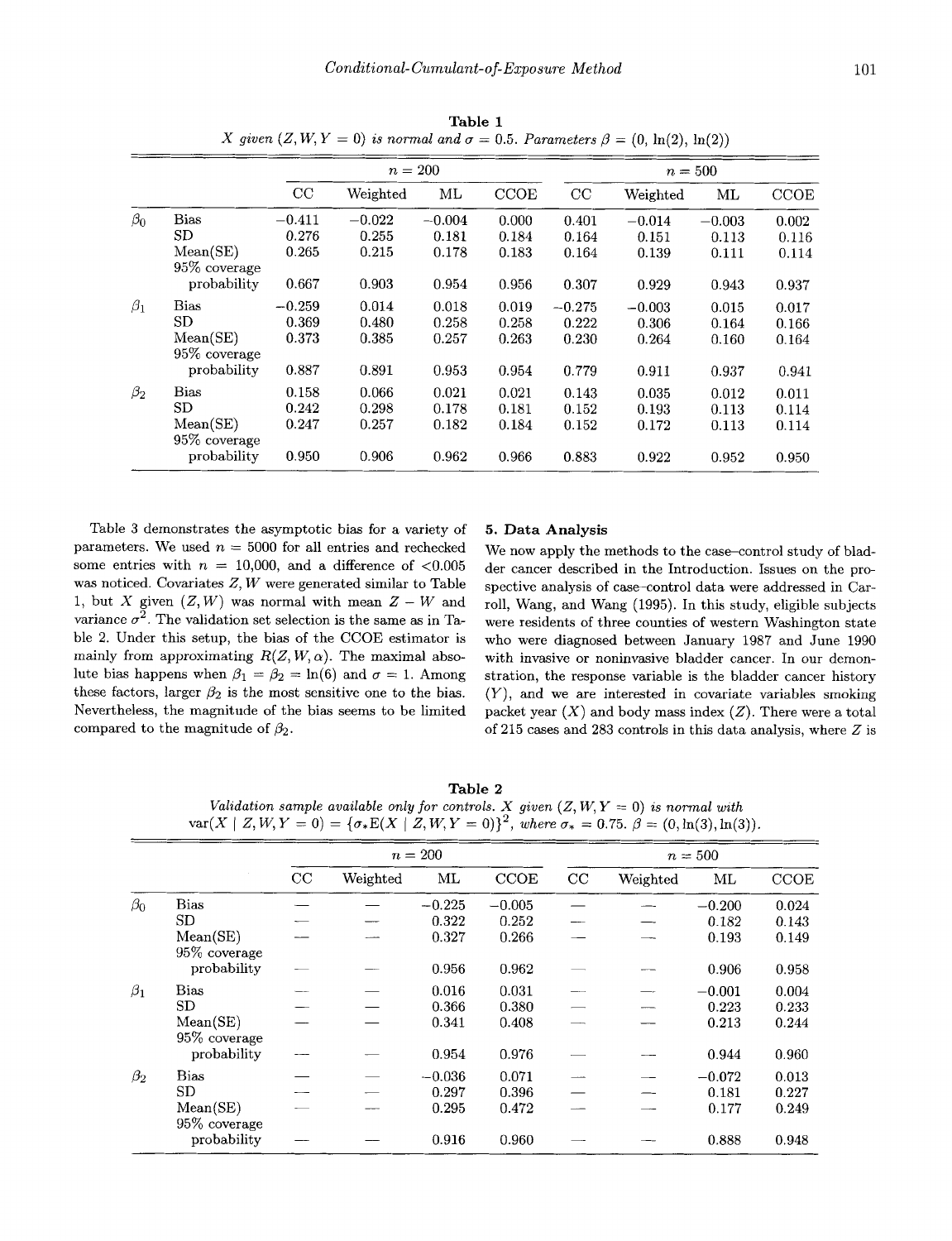| Table 3                                                                              |
|--------------------------------------------------------------------------------------|
| Asymptotic bias analysis: covariates $Z$ and $W$ are standard bivariate normal with  |
| correlation 0.25. X given Z, W is normal with mean $Z - W$ and variance $\sigma^2$ . |

|         |          | $\beta_1 = \ln(2)$<br>$\beta_2$ |          |                                          | $\beta_1 = \ln(4)$<br>$\beta_2$ |          |          | $\beta_1 = \ln(6)$<br>$\beta_2$ |          |          |
|---------|----------|---------------------------------|----------|------------------------------------------|---------------------------------|----------|----------|---------------------------------|----------|----------|
| $n_v/n$ | $\sigma$ | ln(2)                           | ln(4)    | ln(6)                                    | ln(2)                           | ln(4)    | ln(6)    | ln(2)                           | ln(4)    | ln(6)    |
|         |          |                                 |          | Bias of the CCOE Estimator for $\beta_1$ |                                 |          |          |                                 |          |          |
| 0.4     | 0.5      | $-0.003$                        | $-0.013$ | $-0.026$                                 | $-0.005$                        | $-0.029$ | $-0.048$ | $-0.007$                        | $-0.030$ | $-0.065$ |
|         | 1        | $-0.010$                        | $-0.041$ | $-0.065$                                 | $-0.022$                        | $-0.075$ | $-0.106$ | $-0.030$                        | $-0.101$ | $-0.137$ |
| 0.2     | 0.5      | $-0.003$                        | $-0.013$ | $-0.026$                                 | $-0.006$                        | $-0.033$ | $-0.057$ | $-0.009$                        | $-0.048$ | $-0.079$ |
|         | 1.       | $-0.007$                        | $-0.029$ | $-0.043$                                 | $-0.023$                        | $-0.082$ | $-0.112$ | $-0.034$                        | $-0.121$ | $-0.167$ |
|         |          |                                 |          | Bias of the CCOE Estimator for $\beta_2$ |                                 |          |          |                                 |          |          |
| 0.4     | 0.5      | 0.000                           | $-0.005$ | $-0.020$                                 | 0.002                           | $-0.004$ | $-0.020$ | 0.004                           | $-0.002$ | $-0.019$ |
|         | 1        | 0.007                           | 0.021    | 0.061                                    | 0.010                           | 0.012    | 0.027    | 0.014                           | 0.011    | 0.019    |
| 0.2     | 0.5      | $-0.001$                        | $-0.016$ | $-0.045$                                 | 0.000                           | $-0.022$ | $-0.053$ | 0.000                           | $-0.022$ | $-0.061$ |
|         | 1.       | $-0.001$                        | $-0.033$ | $-0.055$                                 | $-0.002$                        | $-0.051$ | $-0.099$ | $-0.002$                        | $-0.060$ | $-0.120$ |

available for all subjects. However, the smoking packet year information of 1 case and 159 controls were missing. In addition, we treated past smokers as in the nonvalidation set since we were primarily interested in the smoking effect of current smokers. **As** a result, there were 121 cases and 58 controls in the validation set. We consider the years that a subject had smoked *(W)* **as** the surrogate variable for *X.* Standardized measurements for *X, 2,* and *W* were used. Note that the original study has a total of 667 subjects, but the analyses here are based on 498 current and past smokers.

Figure 1 shows the scatterplot of *X* versus *W* from the validation controls. We note that the variation of *X* increases as *W* increases. From the regression of *X* given  $(Z, W)$ in the controls, the least square estimates of  $\alpha$  are (-0.628, 0.116, 0.670) with standard errors (0.173, 0.116, 0.186) and the regression standard deviation assuming constant residual variance is 0.805. However,  $X | (Z, W, Y = 0)$  seems to have a heteroscedastic variance, which can be seen from the residual plot (Figure 2), with the regression residual against *X.* 

We now discuss the missing data mechanism. By running a logistic regression of  $\delta$  on  $(Y, Z, W)$ , we obtained the parameter estimates  $(-1.847, 1.808, -0.179, 1.643)$  with standard errors (0.197, 0.247, 0.123, 0.184). The result of the parametric estimation of the selection probabilities suggests that the missingness has strong association with *Y* and *W.* 

The estimates of  $\beta_1$  and  $\beta_2$  are given in Table 4, while those of  $\beta_0$  are not valid because of the case-control sampling scheme. The  $\mu(Z, W)$  and  $\sigma^2(Z, W)$  are identical to the ones used in the simulation study. We note that the ML estimate assuming normality with a constant variance of  $X$  $(Z, W, Y = 0)$  might have a model misspecification problem in this data analysis. From this result, the CC analysis does not show a significant adverse effect of smoking on bladder



Figure 1. Scatterplot of the standardized smoking packet year versus the standardized smoking year in the controls.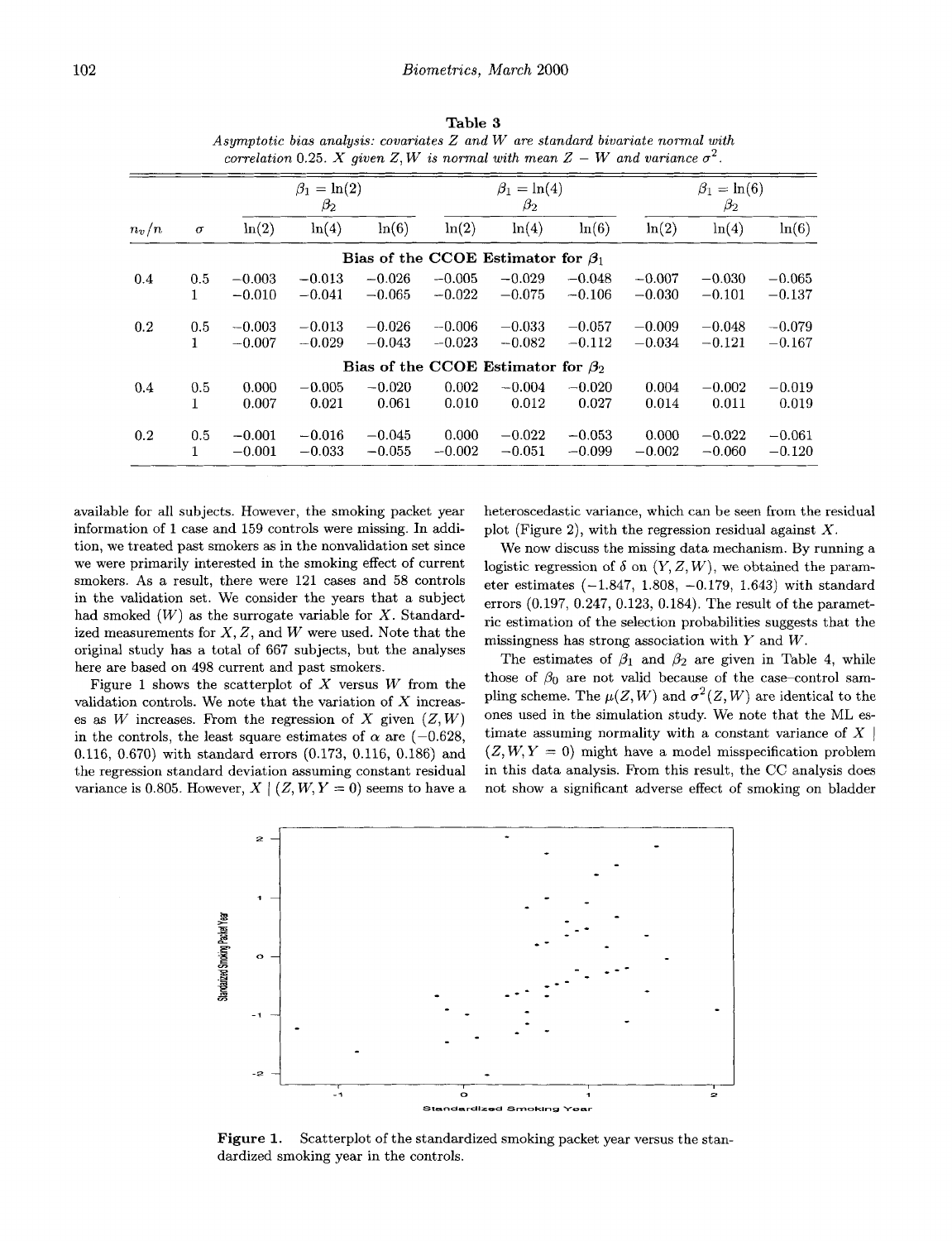

**Figure 2.**  Residuals versus the standardized smoking packet year in the controls. The solid line is a smoothing curve to fit the residuals.

cancer risk among current or past smokers. This might be because the selection of the validation set is strongly positively associated with the surrogate variable. Because of the missingness mechanism, we tend to believe that the estimates from the weighted estimate, the ML estimate, and the CCOE estimates are more reliable than the CC analysis. Some differences, although not large, between the ML estimates and the CCOE estimates were observed. This supports that smoking, measured by packet year, increases the risk of bladder cancer. From the ML or CCOE estimate, an increased risk of bladder cancer incidence was also noted for an increased body mass index at the 5% significance level.

#### **6. Discussion**

We have proposed an estimation method for logistic regression when some covariates may be missing and the missingness is ignorable. In this paper, we have illustrated approximation based on modeling the conditional mean and the conditional variance of the exposure variable. One important feature of the proposed estimator is that it is applicable if the validation set includes only controls. Our analytic calculations and simulations suggest that, under a variety of circumstances, the proposed estimator performs quite well for the estimation of the logistic regression parameter  $\beta$ . This proposed CCOE estimator can be viewed as a method that replaces a missing

**Table 4**  *Bladder cancer analysis* 

|           | $_{\rm CC}$ | Weighted | ML      | <b>CCOE</b> |
|-----------|-------------|----------|---------|-------------|
| $\beta_1$ | 0.088       | 0.191    | 0.278   | 0.226       |
| (SE)      | (0.142)     | (0.189)  | (0.113) | (0.115)     |
| $\beta_2$ | 0.251       | 0.596    | 0.443   | 0.508       |
| (SE)      | (0.177)     | (0.248)  | (0.105) | (0.146)     |

Note: Parameters  $\beta_1$  and  $\beta_2$  are the coefficients of the standardized body mass index and the standardized smoking packet year, respectively.

X value by  $\hat{X}^*$ , defined in Section 3. The estimator can be implemented by either solving estimating equations or using an algorithm that needs only standard subroutines (e.g., from SAS or Splus). To estimate the standard errors, the former can be obtained by a sandwich estimator and the latter may be obtained by bootstrap. Naturally, there are situations where higher order cumulants may be needed to reduce the bias of the CCOE estimator. For example, if the distribution of *X*  given  $(Z, W, Y = 0)$  is highly skewed and the measurement error is large, then we suggest using  $k = 4$ .

The proposed approach can be applied to Cox regression with missing covariates. Briefly, for a subject with missing covariate X, one needs to approximate  $E[\exp{\{\beta_2 X | Z, W, \mathcal{G}(t)\}}],$ where  $\mathcal{G}(t)$  is an at-risk indicator. (The details are in an unpublished manuscript available from the first author.)

#### ACKNOWLEDGEMENTS

CYW's research was supported by U.S. National Cancer Institute grants CA 53996 and AG 15026 and a travel award from Academia Sinica, Taiwan. The authors are grateful to Barbara Bruemmer and Emily White for the case-control data and to two referees for helpful comments.

#### RESUME

Nous considérons le problème de l'estimation dans une régression logistique où certaines covariables peuvent être aléatoirement manquantes. Satten et Kupper (1993) ont proposé d'estimer les paramètres que sont les rapports de chances en utilisant des méthodes fondées sur la probabilité d'exposition. En approchant une vraisemblance partielle, nous étendons leur idée et proposons une méthode qui permet d'estimer la fonction génératrice des cumulants de la covariable manquante sachant les covariables observées et les variables suppléantes dans les contrôles. Notre méthode consiste à estimer d'abord quelques cumulants d'ordre faible de la distribution conditionnelle des données non observées et ensuite à résoudre une équation d'estimation du paramètre de la régression logistique qui en résulte. Une version simple de la méthode pro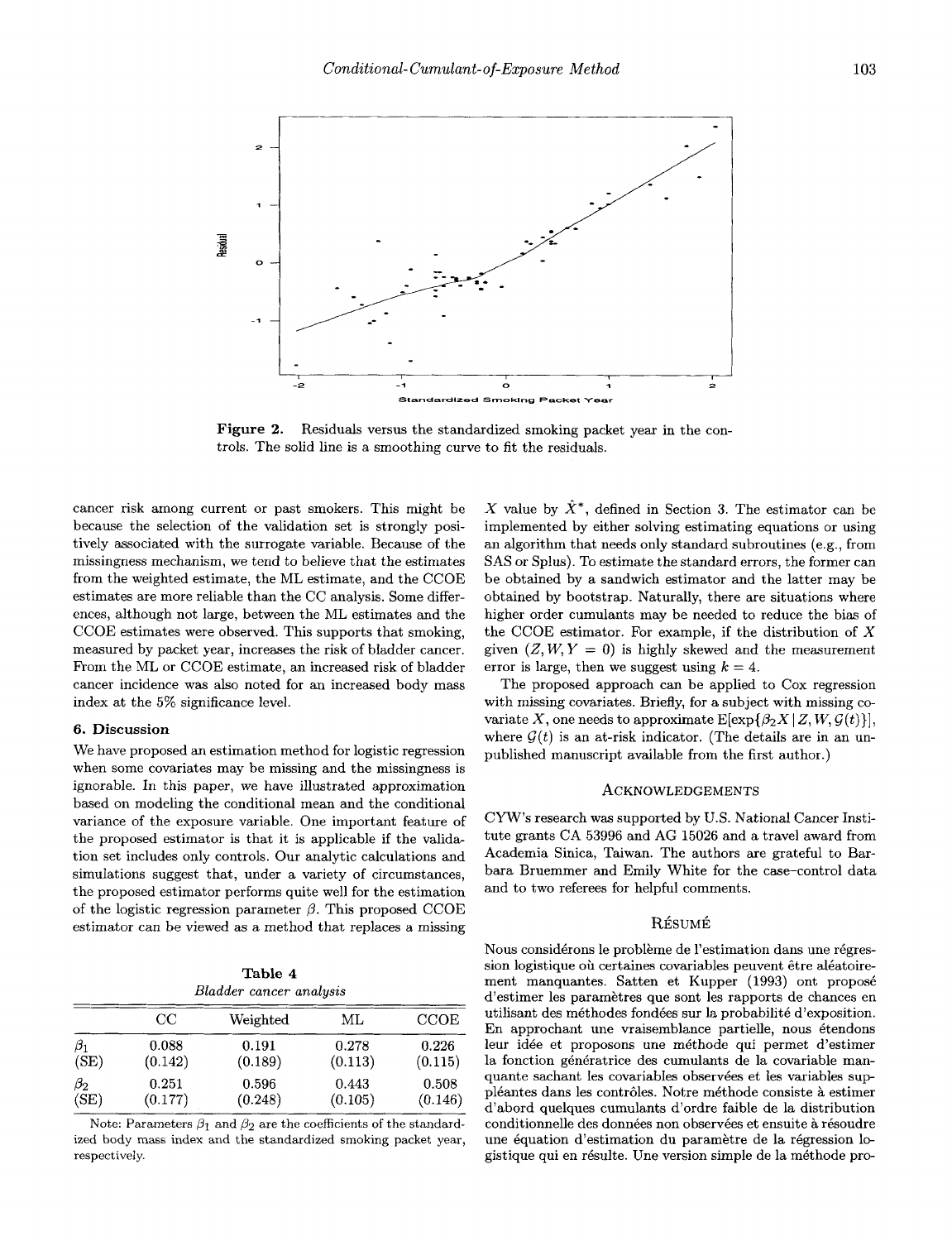posee est de remplacer la covariable manquante par la sommation de ses moyenne conditionnelle et variance conditionnelle sachant les valeurs observées dans les contrôles. Nous remarquons qu'une propriété importante de la méthode proposee est que, lorsque la validation est faite seulement sur les contrôles, une classe d'estimateurs semi paramétriques inversement pondérés par la probabilité de sélection ne peut être utilisée car alors les probabilités de sélection de ces cas sont nulles. L'estimateur propose a de bonnes performances à moins que les paramètres de risques relatifs soient grands; même s'il est techniquement non convergent. Des simulations sur de petits échantillons sont faites. Nous illustrons la méthode par un exemple d'analyse de données réelles.

#### **REFERENCES**

- Bruemmer, B., White, E., Vaughan, T., and Cheney, C. (1996). Nutrient intake in relationship to bladder cancer among middle aged men and women. *American Journal*  of *Epidemiology* **144,** 485-495.
- Carroll, R. J. and Wand, M. P. (1991). Semiparametric estimation in logistic measurement error models. *Journal* of *the Royal Statistical Society, Series B* **53,** 573-585.
- Carroll, R. J., Ruppert, D., and Stefanski, L. **A.** (1995). *Nonlinear Measurement* Error *Models.* London: Chapman and Hall.
- Carroll, R. J., Wang, S., and Wang, C. Y. (1995). Prospective analysis of stratified logistic case-control studies. *Journal of the American Statistical Association* **90,** 157-169.
- Kendall, M. G. and Stuart, **A.** (1977). *The Advanced Theory*  of *Statistics,* Volume 1, 4th edition. New York: Hafner.
- Pepe, M. S. and Fleming, T. R. (1991). **A** general nonparametric method for dealing with errors in missing or surrogate data. *Journal of the American Statistical Association* **86,** 108-113.
- Robins, J. M., Rotnitzky, **A,,** and Zhao, L. P. (1994). Estimation of regression coefficients when some regressors are not always observed. *Journal* of *the American Statistical Association* **89,** 846-866.
- Satten, G. **A.** and Kupper, L. L. (1993). Inferences about exposure-disease association using probability of exposure information. *Journal of the American Statistical Association* **88,** 200-208.
- Vach, W. and Schumacher, M. (1993). Logistic regression with incomplete observed categorical covariates: **A** comparison of three approaches. *Biometrika* **80,** 353-362.
- Wang, C. Y., Wang, S., and Carroll, R. J. (1997). Estimation in choice-based sampling with measurement error and bootstrap analysis. *Journal* of *Econometrics 77,* 65-86.

*Received May* 1998. *Revised November* 1998. *Accepted April* 1999.

#### **APPENDIX**

## Sketch of the Proof of Proposition 1

Define  $V_i = X_i^{\delta_i} {\mu(Z_i, W_i, \alpha) + \beta_2 \sigma^2(Z_i, W_i, \gamma)}^{1-\delta_i}, X_i =$  $(1, Z_i^t, X_i^*)^t$ , and  $T_i = (1, Z_i^t, V_i)^t$ . We note that  $U_n(\beta, \alpha)$  =  $n^{-1/2} \sum_{i=1}^n \mathcal{X}_i \{ Y_i - H(\beta_0 + \beta_1^t Z_i + \beta_2 X_i^*) \}$  is unbiased when the expectation is evaluated at  $\beta = \beta_*$ . By a Taylor expansion,

$$
0 = U_n(\beta, \hat{\alpha}, \hat{\gamma})
$$
  
=  $U_n(\beta_*, \alpha, \gamma) - G_n(\beta_*, \alpha, \gamma)n^{1/2}(\hat{\beta} - \beta_*)$   
 $- A_n(\beta_*, \alpha, \gamma)n^{1/2}(\hat{\alpha} - \alpha)$   
 $- B_n(\beta_*, \alpha, \gamma)n^{1/2}(\hat{\gamma} - \gamma) + o_p(1),$ 

where

$$
G_n(\beta, \alpha, \gamma)
$$
  
=  $n^{-1} \sum_{i=1}^n \mathcal{X}_i T_i^t H^{(1)} (\beta_0 + \beta_1^t Z_i + \beta_2 X_i^*)$   
+  $n^{-1} \sum_{i=1}^n (1 - \delta_i)(0, 0, 1)^t \{0, 0, (\beta_2/2) \sigma^2 (Z_i, W_i, \gamma)\}$   
 $\times \{Y_i - H (\beta_0 + \beta_1^t Z_i + \beta_2 X_i^*)\},$ 

 $A_n(\beta,\alpha,\gamma)$ 

$$
= n^{-1} \sum_{i=1}^{n} (1 - \delta_i) \mathcal{X}_i \beta_2 \mu_\alpha^t(Z_i, W_i, \alpha)
$$
  
 
$$
\times H^{(1)} (\beta_0 + \beta_1^t Z_i + \beta_2 X_i^*)
$$
  
- 
$$
n^{-1} \sum_{i=1}^{n} (1 - \delta_i)(0, 0, 1)^t \mu_\alpha^t(Z_i, W_i, \alpha)
$$
  
 
$$
\times \{Y_i - H (\beta_0 + \beta_1^t Z_i + \beta_2 X_i^*)\}
$$

 $B_n(\beta,\alpha,\gamma)$ 

$$
= n^{-1} \sum_{i=1}^{n} (1 - \delta_i) \mathcal{X}_i \left\{ \beta_2^2 / 2 \right\} \sigma_\gamma^2(Z_i, W_i, \gamma)
$$

$$
\times H^{(1)} \left( \beta_0 + \beta_1^{\dagger} Z_i + \beta_2 X_i^{\ast} \right)
$$

$$
- n^{-1} \sum_{i=1}^{n} (1 - \delta_i) \{ 0, 0, (\beta_2 / 2) \} \sigma_\gamma^2(Z_i, W_i, \gamma)
$$

$$
\times \left\{ Y_i - H \left( \beta_0 + \beta_1^{\dagger} Z_i + \beta_2 X_i^{\ast} \right) \right\}
$$

where  $\mu_{\alpha}(Z_i, W_i, \alpha) = (\partial/\partial \alpha)\mu(Z_i, W_i, \alpha), \sigma_{\gamma}^2(Z_i, W_i, \gamma) =$  $(\partial/\partial \gamma)\sigma^2(Z_i, W_i, \gamma)$ , and  $H^{(1)}(\cdot) = H(\cdot)\{1 - H(\cdot)\}\$ . Denote the probability limits of  $G_n(\beta,\alpha,\gamma)$ ,  $A_n(\beta,\alpha,\gamma)$ , and  $B_n(\beta,\alpha,\gamma)$  by  $G(\beta,\alpha,\gamma)$ ,  $A(\beta,\alpha,\gamma)$ , and  $B(\beta,\alpha,\gamma)$ , respectively. Let  $C(\alpha)$  be the probability limit of

$$
C_n(\alpha) = n_{\nu 0}^{-1} \Sigma_{i=1}^n \delta_i I[Y_i = 0] \mu_\alpha(Z_i, W_i, \alpha) \mu_\alpha^t(Z_i, W_i, \alpha),
$$

where  $n_{v0} = \sum_{i=1}^{n} \delta_i I[Y_i = 0]$  is the sample size of controls in the validation set. Let  $D(\gamma)$  be the probability limit of  $D_n(\gamma)$ <br>=  $n_{v0}^{-1} \Sigma_{i=1}^n \delta_i I[Y_i = 0] \sigma_\gamma^2(Z_i, W_i, \gamma) \sigma_\gamma^2(Z_i, W_i, \gamma)$ . By some